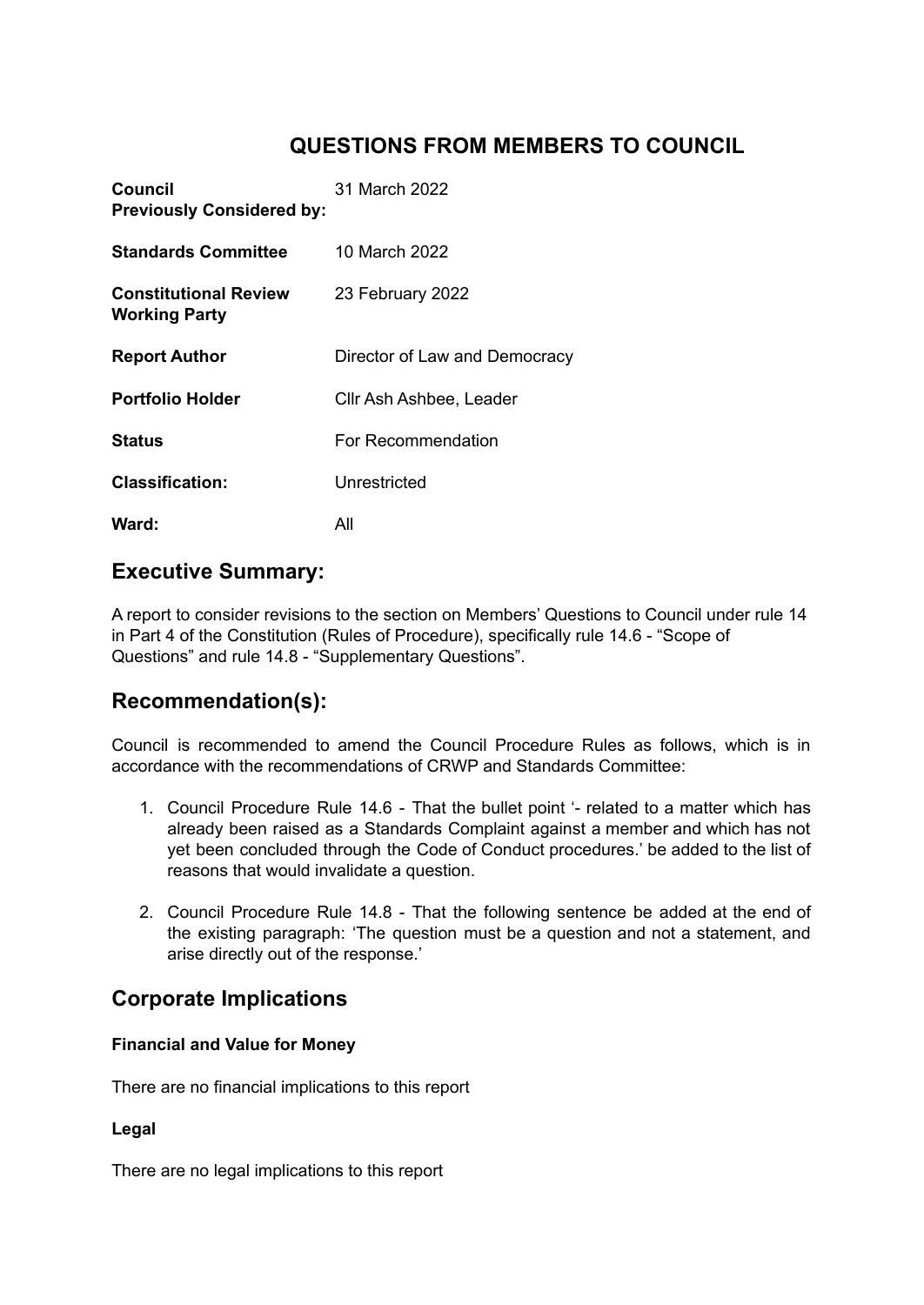### **Corporate**

The ability of members to ask questions on notice to members of Cabinet and/or Chairs of committees is an important part of the democratic process and shows that the Council is open and transparent about its decision making. However, it is important that questions are asked in the right way and the opportunity is not wasted by time spent on inappropriate questions. Therefore it is important periodically to review the rules around the procedures for asking questions.

### **Equality Act 2010 & Public Sector Equality Duty**

Members are reminded of the requirement, under the Public Sector Equality Duty (section 149 of the Equality Act 2010) to have due regard to the aims of the Duty at the time the decision is taken. The aims of the Duty are: (i) eliminate unlawful discrimination, harassment, victimisation and other conduct prohibited by the Act, (ii) advance equality of opportunity between people who share a protected characteristic and people who do not share it, and (iii) foster good relations between people who share a protected characteristic and people who do not share it.

Protected characteristics: age, sex, disability, race, sexual orientation, gender reassignment, religion or belief and pregnancy & maternity. Only aim (i) of the Duty applies to Marriage & civil partnership.

There are no equality implications arising out of this report.

# **CORPORATE PRIORITIES**

This report relates to the following corporate priorities: -

*● Communities*

## **1.0 Introduction and Background**

- 1.1 There have been a number of questions raised at Council recently by councillors which have been considered inappropriate, in that they would be better raised as operational issues to the department concerned or relate to issues about which the Council has little or no control - e.g. questions about national planning policy.
- 1.2 It has been perceived that some of these questions arise out of political motivation, but nevertheless it is relevant to consider whether rule 14.6, "Scope of Questions", can be amended to better guide members' questions. It is also relevant to consider rule 14.8, "Supplementary Questions".

## **2.0 The Current Situation**

2.1 The current version of rules 14.6 and 14.8 are as follows, with possible amendments considered by both CRWP and Standards Committee shown in red:

### **14.6 Scope of questions**

A question shall not be: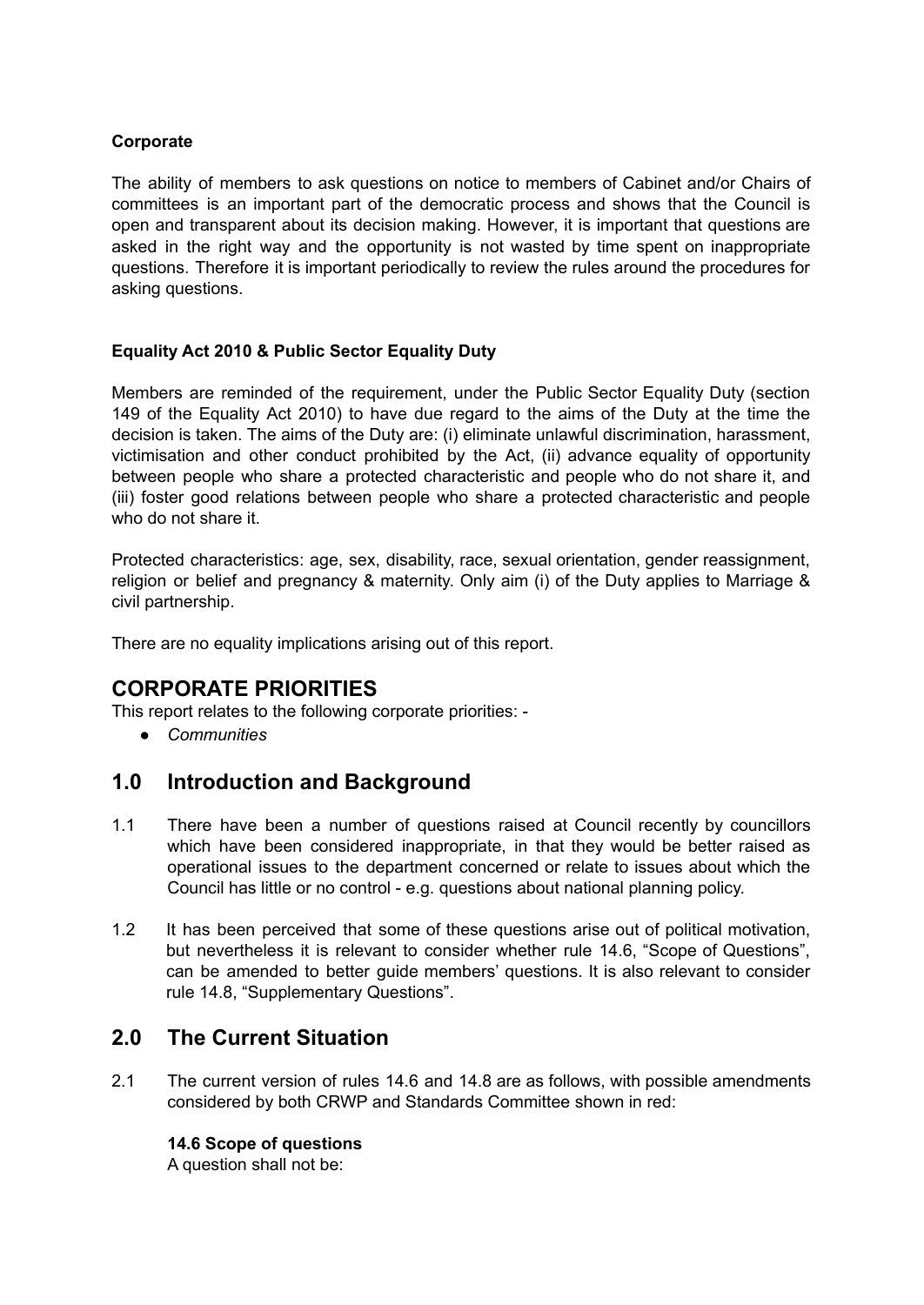• defamatory, frivolous or offensive;

• related to a straightforward operational matter, which should be directed at a Service Director

• substantially the same as a question which has been put at a meeting of the Council in the past six months;

- such as to require the disclosure of confidential or exempt information;
- related to an individual planning or licensing application; or
- related to the ethical conduct of individual Members of Council unless the conduct relates to the Member acting as a Member of the Council.

• related to a matter which has already been raised as a Standards Complaint against a member and which has not yet been concluded through the Code of Conduct procedures.

When the Chief Executive considers rejecting a question, they will consult with the Chair of the Council first.

There is no right of appeal for rejected questions.

#### **14.8 Supplementary question**

A member asking a question under Rule 14.3 or 14.4 may ask one supplementary question without notice of the member to whom the first question was asked. The supplemental question must arise directly out of the original question or the reply. The Chairman will be robust in refusing to allow questions which do not arise directly out of the original question or reply. The Chairman's view on the issue will be final.

## **3.0 Consideration by the Constitutional Review Working Party**

3.1 The Constitutional Review Working Party considered this report at its meeting on the 23 February and made the following points:

During consideration of the item it was noted that:

- While it is understood that Council should work at a high strategic level, sometimes members ask straightforward operational matter questions because they have not received a response from a service director.
- An operational question should only reach Full Council if the proper process has been followed without success. It should be a last resort because the task of preparing responses to questions at Council is resource intensive and involves a lot of senior officers' time. A members' portal is being designed to help members log and monitor operational enquiries. This should improve response times from Service Directors. negate the need to amend the constitution. The issue of operational questions at Council should be reviewed in six months time, once the portal is in place.
- The opportunity to ask a supplemental question should not be used as a chance to make a political statement, it should be used solely to ask a question arising from the response to the question.
- The Leader and Cabinet members are available to assist all members regardless of political party. Members are encouraged to get in touch if there is an operational matter that a Cabinet Member could help with.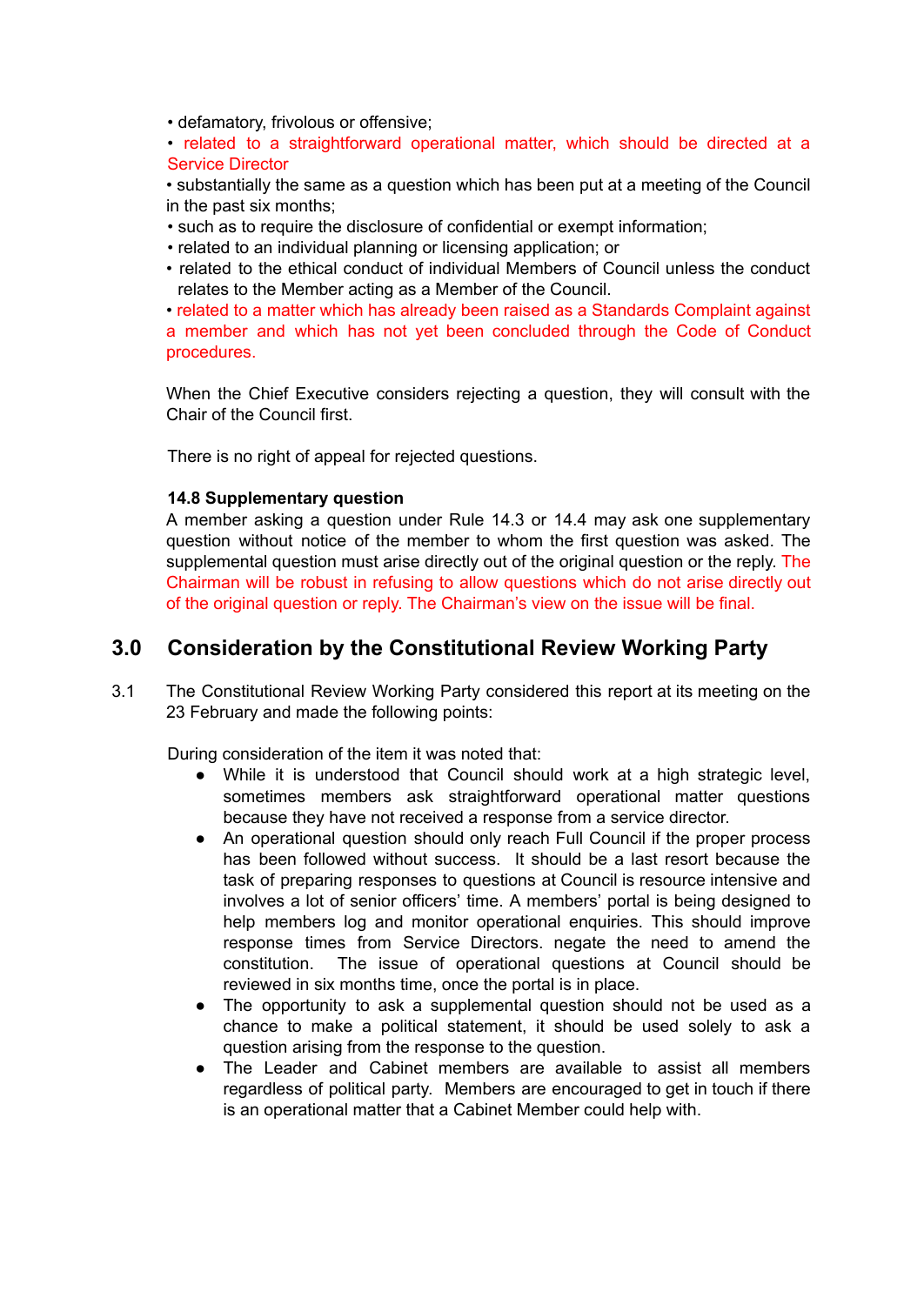It was proposed by Councillor Hopkinson, seconded by Councillor Rusiecki and agreed that the Working Party recommend the following amendments are considered by the Standards Committee:

'Council Procedure Rule 14.6

- There should be no restriction on questions relating to straight forward operational matters at this time. This would be reviewed in six months, following the implementation of the members portal.
- That the bullet point '- *related to a matter which has already been raised as a Standards Complaint against a member and which has not yet been concluded through the Code of Conduct procedures.'* be added to the list of reasons that would invalidate a question.

Council Procedure Rule 14.8

That the following sentence be added at the end of the existing paragraph: '*The question must be a question and not a statement, and rise directly out of the response.'*

# **4.0 Consideration by Standards Committee**

- 4.1 The Standards Committee considered this report at its meeting on the 10 March 2022 and made the following points:
	- This report was considered by the constitutional review working party on 23 February 2022.
	- There had been some issues recently when questions had been asked at council about operational issues which could have been directed at officers or issues about which the council has little or no control such as central government policy.
	- The committee agreed with CRWP in respect of operational questions and wished to see the outcome of the app to improve communication with members and officers. The question of operational questions at council would be revisited once the app had been rolled out and in use for some time.
	- The committee approved the proposal not to allow questions relating to ongoing standards complaints.
	- Committee members expressed frustration that supplementary questions were often wordy statements, not proper questions.
	- Members commented on the need for time necessary for members to form a supplementary question and the recent robust manner of the Chair in not allowing this.
- 4.2 Cllr Bayford proposed, Cllr Crittenden seconded and members AGREED to recommend to Full Council that:

### 'Council Procedure Rule 14.6

• There should be no restriction on questions relating to straight forward operational matters at this time. This would be reviewed in six months, following the implementation of the members portal.